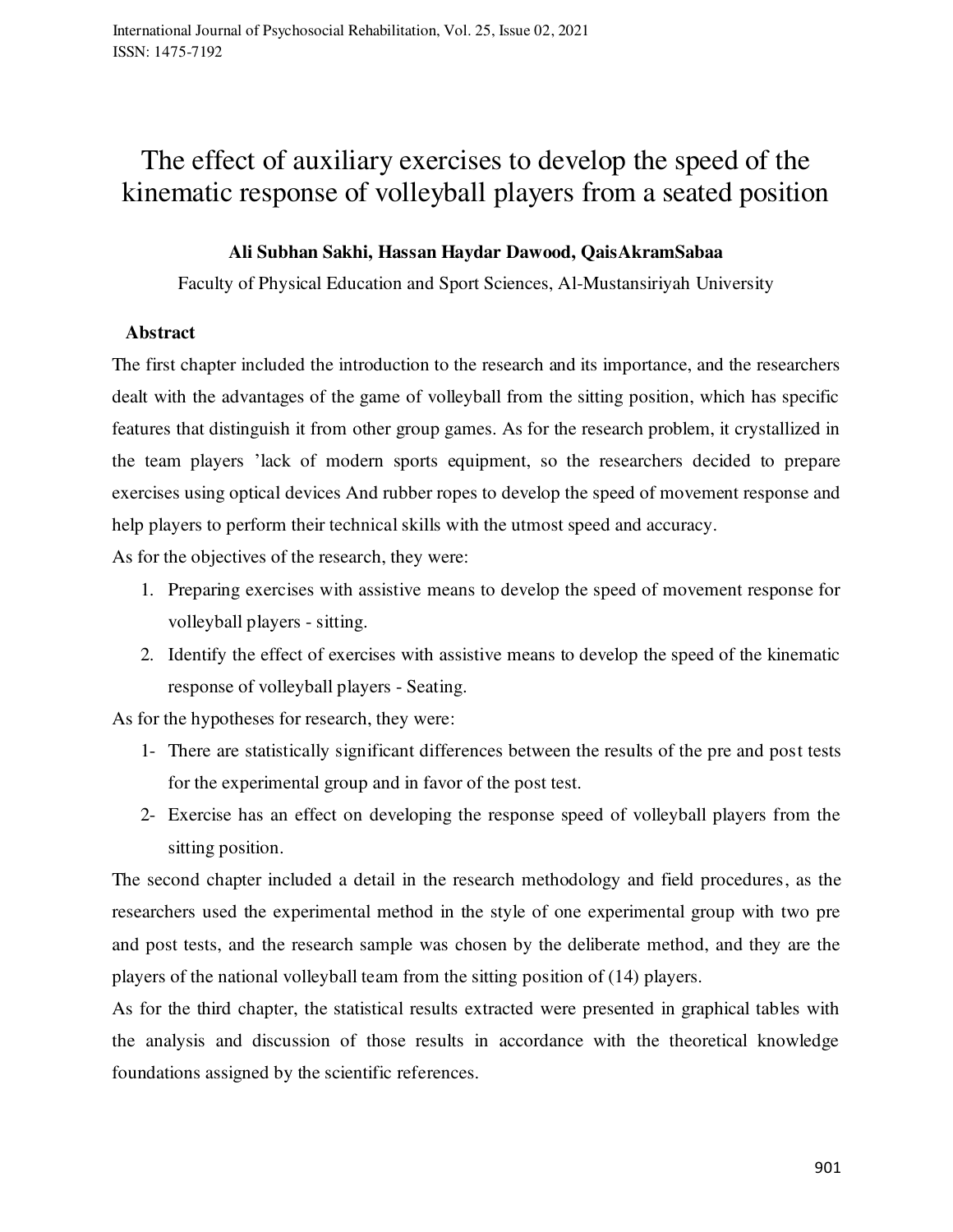In light of the experiment carried out by the researchers and the results achieved through tests and statistical means, they reached conclusions, which are:

- 1. The different and varied motor response speed exercises using auxiliary tools helped to develop the motor response speed of volleyball players from the sitting position.
- 2. The use of auxiliary tools in the exercises increased the players' experience in reducing the response time and thus the speed of decision-making. All this improved the level of performance of the players.
- 3. The use of multiple stimuli in one exercise exposes the player's movement programs to difficult requirements (which are somewhat similar to the playing conditions) and with regular repetitions, which adjusts the player to those stimuli and increases experience, and then reduces the time of the movement's response to him.

As for the recommendations, they were:

- 1. The use of modern devices and tools in training for volleyball players from a sitting position because of their importance in developing the speed of the motor response.
- 2. Relying on advanced and modern equipment when building tests because they reflect the true level of individuals, far from bias.
- 3. Paying attention to exercises to develop the speed of the kinetic response using multiple and various stimuli and resistances, provided that the performance is from movement (ie, linking more than one movement in a single exercise).
- 4. Giving the player complex or multiple stimuli to make the exercises similar to the real playing conditions, especially in games that require speed and accuracy at the same time.

## **Definition of research:**

#### **1.1 Research introduction and its importance:**

 The game of volleyball - sitting is one of the games that depend on following careful scientific planning in order to improve the level and capabilities of its players, as the game of volleyball requires from a sitting position speed in performance, in addition to that it needs accuracy during the implementation, so volleyball entered the sporting forums In a serious way, as it has become one of the games that take a large place in the Olympics and sports competitions, as the volleyball game from a sitting position is one of the sensitive and important games because it is concerned with an important segment of society, namely the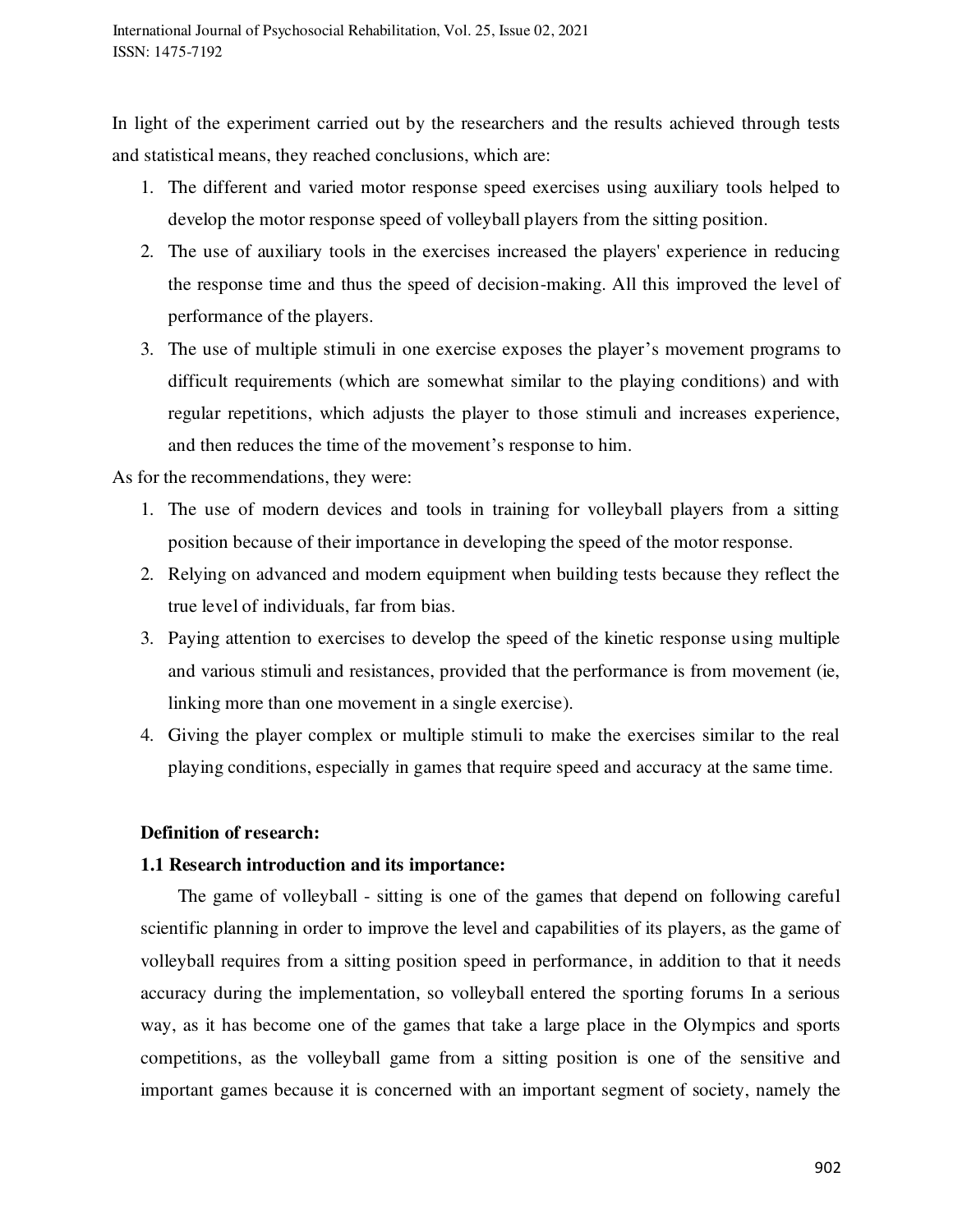handicapped, as this disability does not constitute an obstacle for them in their lives as it became for them. Recognized clubs and federations, and they became involved in various sports Olympiad. Their disability was no longer a problem, because society's view had changed for them because they were not discouraged by disability, rather on the contrary. The speed of the motor response of the volleyball players from the sitting position because of its importance in the performance of the technical skills of the game.

## **1.2 Research Problem:**

Through the researchers following up on special volleyball training from a sitting position, he noticed that there is a lack of use of modern devices and tools, as well as that the speed of the movement response is one of the important characteristics that players must possess due to the difficulty of moving for a disabled player. Also, he noted the lack of modern sports equipment for the national team and the federation players Therefore, the researchers decided to prepare exercises with assistive means to develop the speed of movement response and help players to perform their technical skills with the utmost speed and accuracy.

## **1.3 Research Objectives:**

- 1. Preparing exercises with assistive means to develop the speed of the motor response of volleyball players - sitting.
- 2. Identify the effect of exercises with auxiliary means to develop the speed of the kinematic response of volleyball players - Sit.

## **1.4 Research hypotheses:**

- 1. There are statistically significant differences between the results of the pre and post tests for the experimental group and in favor of the post test.
- 2. Exercise has an effect on developing the response speed of volleyball players sitting

#### **1 .5 fields of research:**

**1.5.1** Human field: National team volleyball players from a seated position for the sports season 20119-2020.

**1.5.2** Spatial field: the closed hall of the Specialized Volleyball School.

**1.5.3** Time domain: the period from 2/1/2020 to 28/6/2020.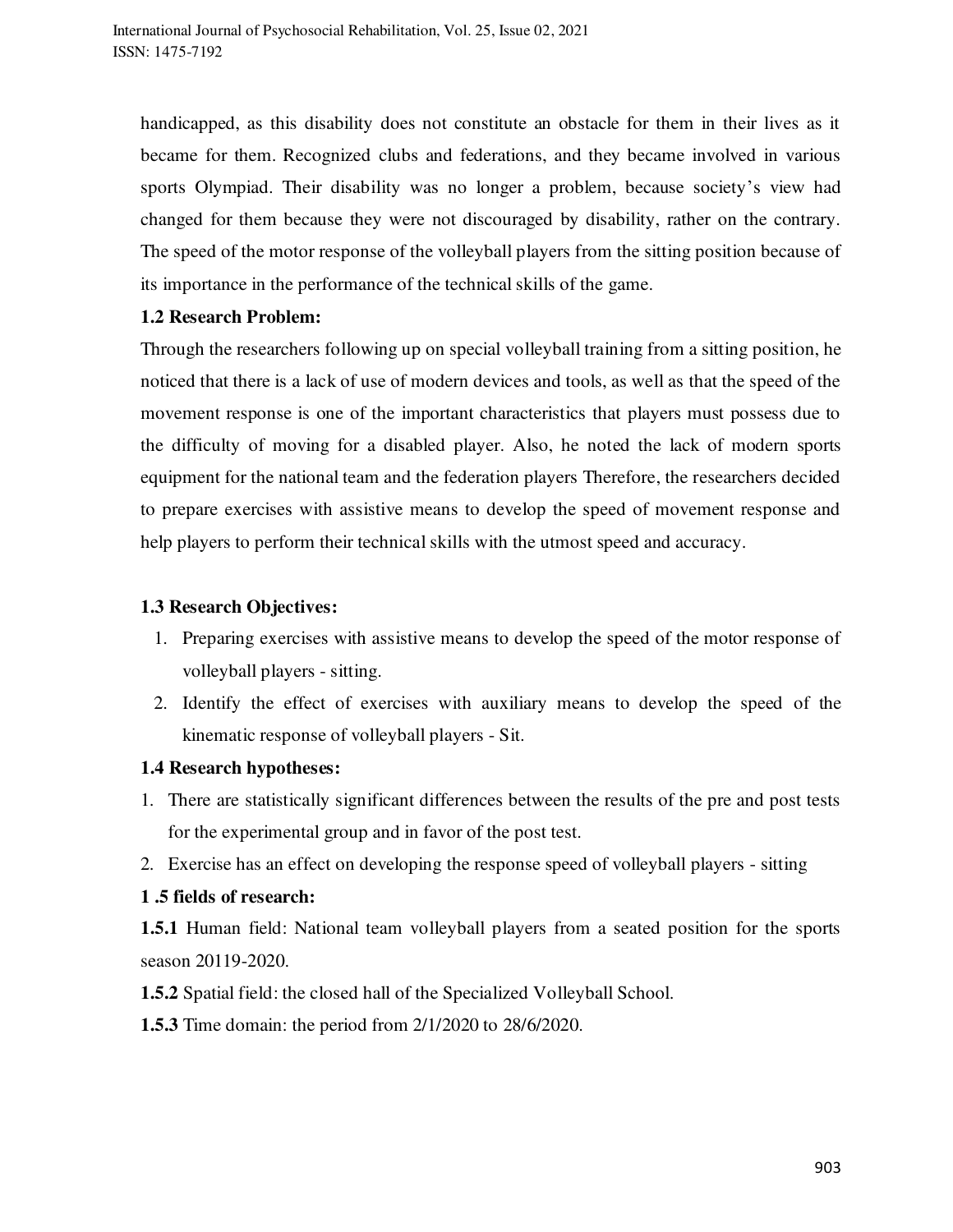**2- Research methodology**  and field **procedures: procedures: 2.1** Research **Methodology:**  The nature of the problem to be studied is what determines the steps to be the steps to be followed and the use of the appropriate appropriate appropriate

approach. Therefore, the

researchers used the experimental method in the method of one experimental group and with the pre and post tests to achieve the objectives of the research and its hypotheses and its suitability with the nature of the problem to be studied.

## **2.2 Research Sample:**

 The researchers deliberately selected the sample. They are the players of the Iraqi national team in volleyball from the sitting position, which number (14) players. The percentage of the research sample is 100%.

#### **2.3 tools, devices and aids:**

## **2.3.1 tools and devices used in the research:**

- Volleyball court sitting (legal).
- (2) SEWAN electronic stopwatch.
- A tape measure (FITT) count (1), category (20 meters).
- (SONY) video camera (1).
- 4 rubber ropes, 2 meters long.
- Laces (belts) used for the waist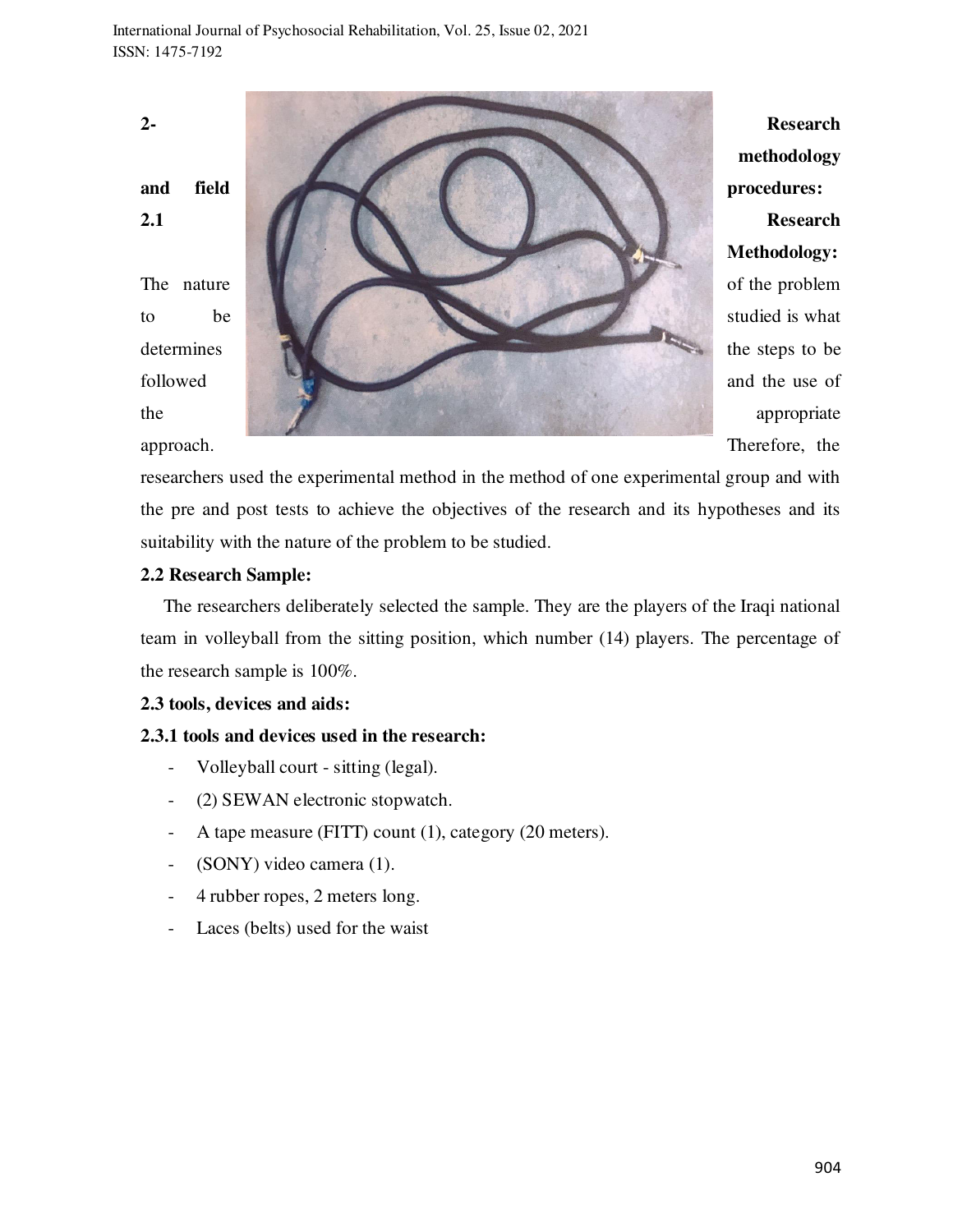## **Figure 1: Rubber bands used in exercises**



**Figure (2): Waist belt for attaching elastic ropes** 

The visual system: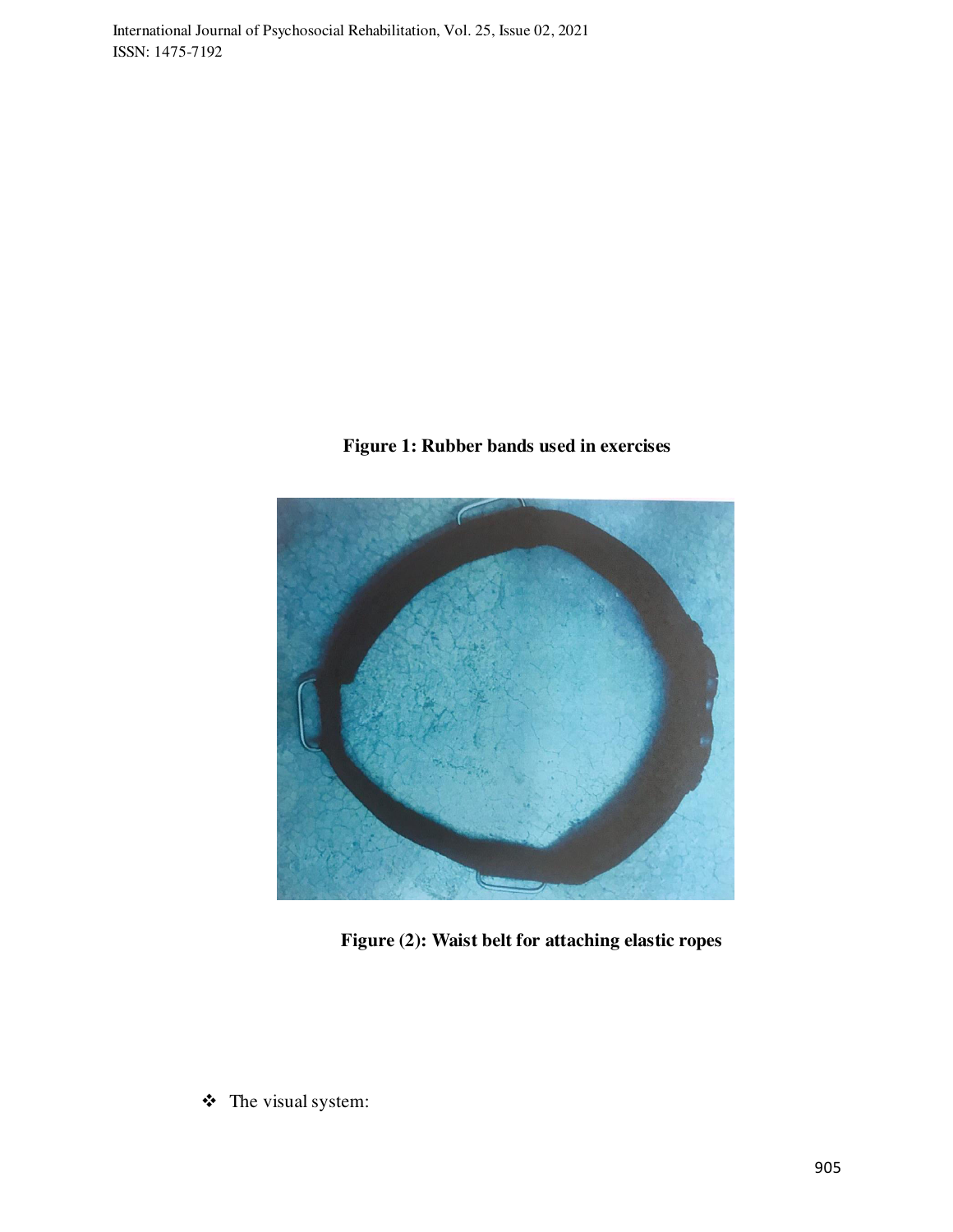The optical device is a training educational device designed to measure and develop the speed of the motor response with visual stimuli and in many games and events, including volleyball from the sitting position as well as the pleasure of training and can be used by all levels of sports, and the device gives a bundle of colors randomly through the control panel The device consists of several parts linked together, and these parts are:

- 1- Control Panel: which contains multiple buttons, namely:
- ON-OF-OFF button.
- The switch button to the optical system.
- A button to start each player's eight attempts.
- One-person switching operating system button.
- Eight new attempts restart button.
- Screen displaying the number of attempts and the time of each attempt for each player



Figure (3) shows the parent device

2- The signal triggering device for the two optical stimuli (ON-OF), which is placed inside the signal and is connected with the parent device in a wireless manner.



Figure (4) shows the trigger device for the optical stimuli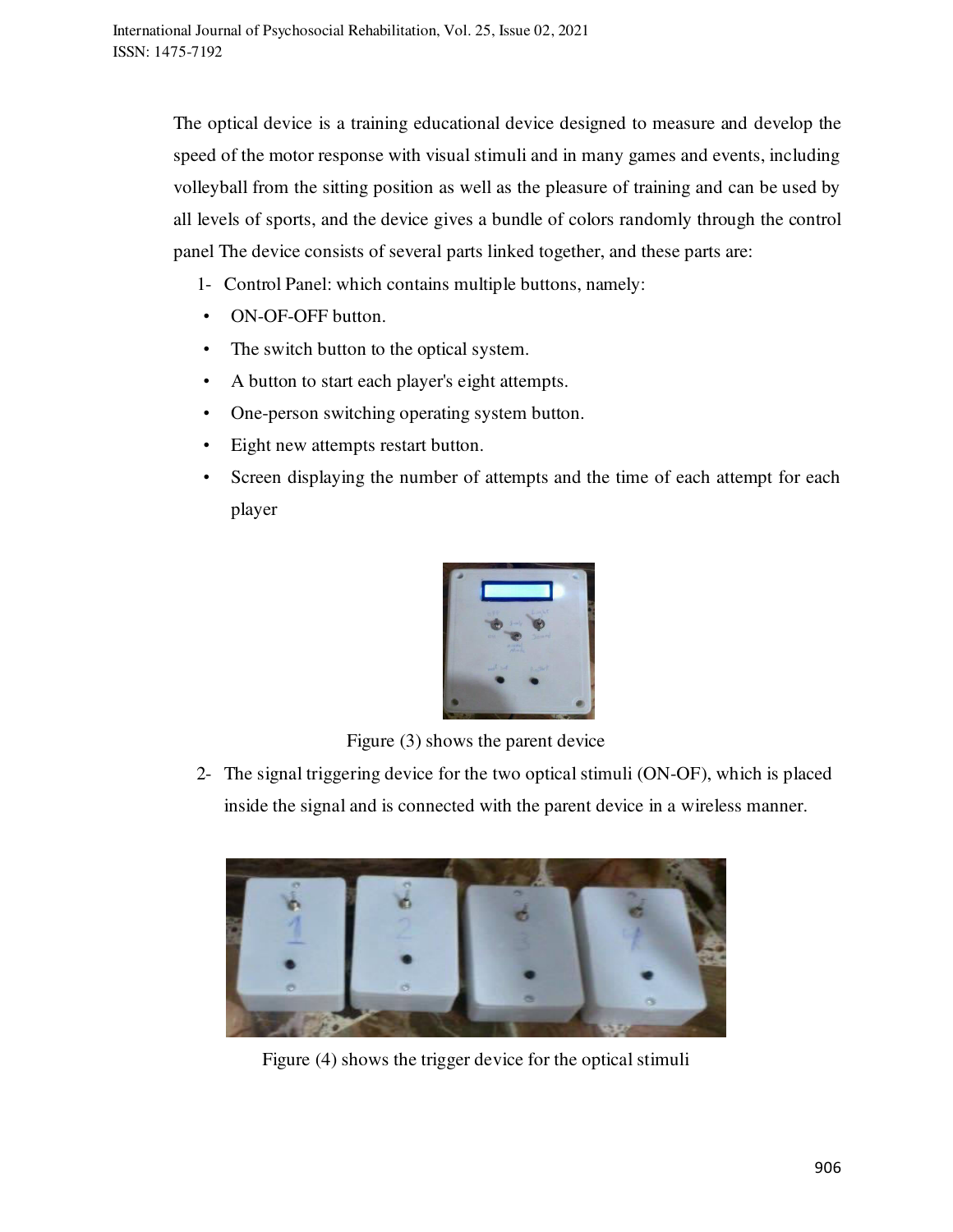3- The sensory device through which the time is stopped when the player touches it upon reaching an end point, and its place is at the top of the person.



Figure (5) shows the sensitive device

4- The person who contains inside the operating device and the sensor device, while the external shape of it contains light of one of the four colors.



Figure (6) shows the figure for the optical device

## **2-4 Tests used in the research:**

After reviewing the scientific sources and previous studies to determine tests that are compatible with the nature of the subject of the study, the researchers did not find what is appropriate due to the specificity of these tests in measuring the speed of the motor response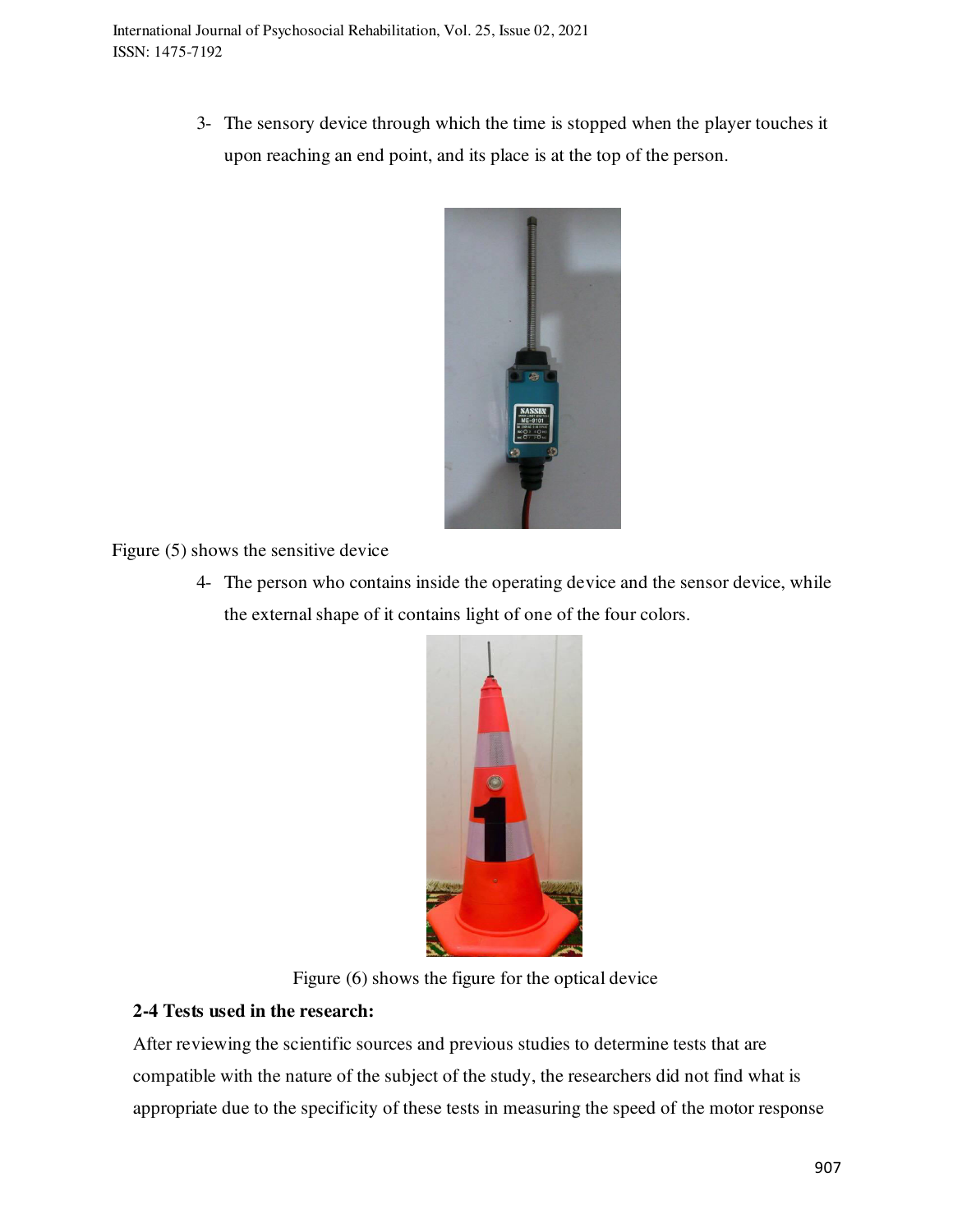to the visual stimulus and by using an accurate measuring device, so the researchers decided to modify these tests in order to obtain accurate results that reflect the level of individuals The research sample is accurate without any bias, noting that the opinions of experts in the field of tests, measurement and volleyball () were taken into consideration, as well as the scientific conditions for the test (validity, reliability, objectivity) were made.

Selective kinematic response velocity test for visual stimulus:

## **The purpose of the test:**

 Measurement of the ability to rapid and accurate motor response according to the choice of the stimulus.

## **Tools:**

Legal Sitting Volleyball Court, Four Colors Launcher, Measuring Tape, Masking Tape.

## **Measures:**

 The test area is planned with four points, each point representing one of the four colors, the distance from the side between one point and another 1.5 m and the distance between the starting point and the four points 3.20 m and the starting point in the middle of the finish line of the volleyball court is determined so that the four points are in the shape of a crescent in order to ensure The distances are equal for all points with respect to the starting point, and the color launch device is placed on the starting point as shown in Figure (2).

## **Test description:**

The tester stands at the starting point.

- The laboratory takes a standby position so that the starting point is under the seat and bends its body forward slightly and looks towards the four colors.
- The laboratory responds to one of the four colors that the device shoots and tries to run as fast as possible in the specified direction to reach the specified point that is 3,20 m away from the starting point.
- When the laboratory reaches the required person, it touches the sensor at the top of the person to stop the attempt time.
- And if the laboratory starts running in the wrong direction, time continues in the device until the laboratory changes its direction, reaches the correct direction and touches the sensor.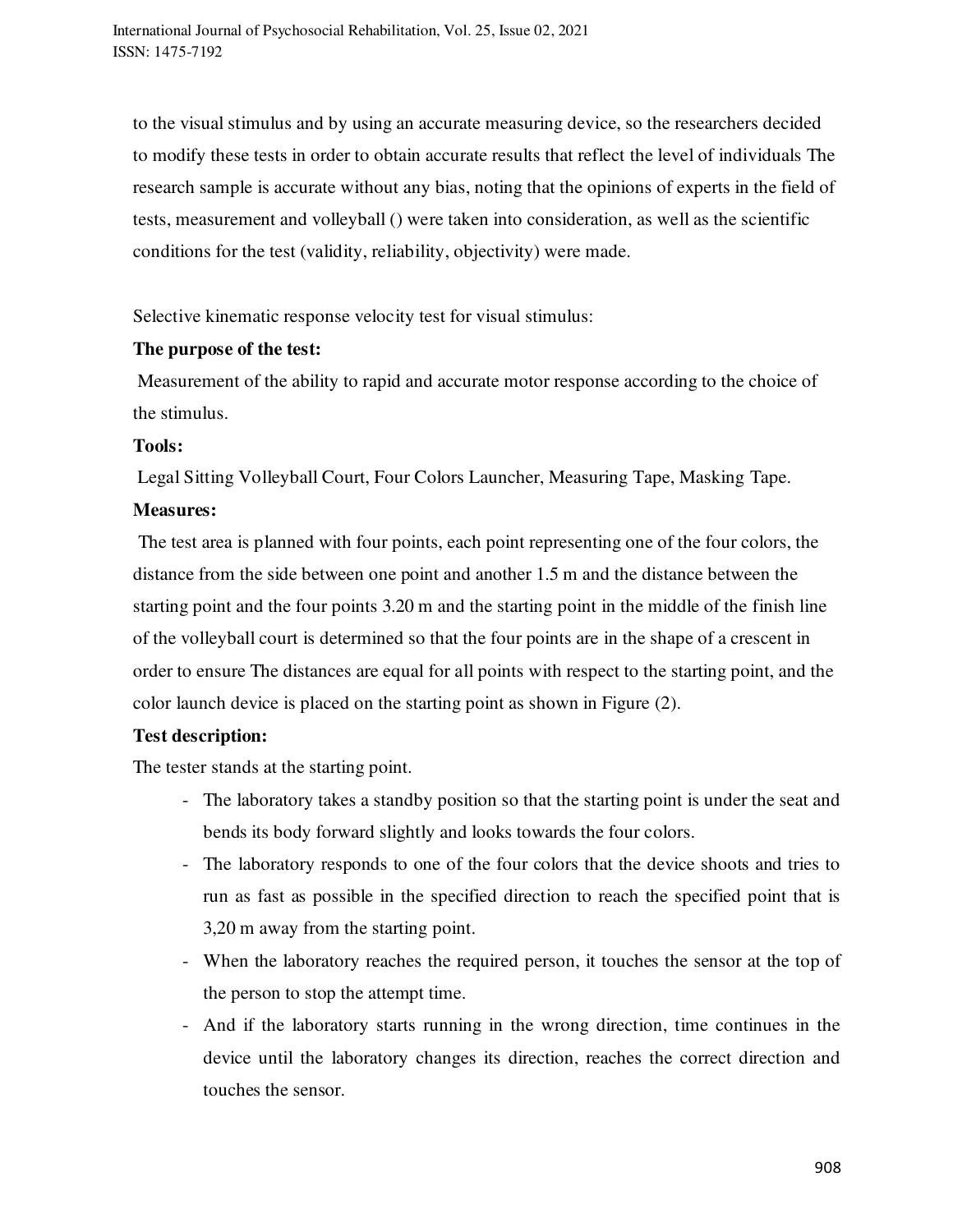The laboratory is given (8) consecutive attempts between each attempt and the other (10) seconds, with two attempts in each of the four colors.

Attempts are determined in each of the four colors in a random, successive manner. the conditions:

- Each laboratory is given a number of attempts outside the test itself, the basic conditions, in order to familiarize with the test procedures.
- The laboratory should not know that it is required to perform eight attempts divided into two attempts for each color, and this procedure is also important to reduce the laboratory's expectation.

The laboratory must be alerted that the number of attempts that it will perform is not evenly distributed among the four colors, but it is possible that the number of attempts of one color is more than the other, and that the order of the performance of the attempts is random and differs from one laboratory to another.

## **The test should begin with the arbitrator giving the following signal: Prepared and at all attempts.**

## **Registration:**

Calculates the time for each attempt.

The laboratory score is: The average of the eight attempts.



**Figure (7):** (The test demonstrates the velocity of the kinematic response to the visual stimulus)

## **2.5 Exploratory Experience:**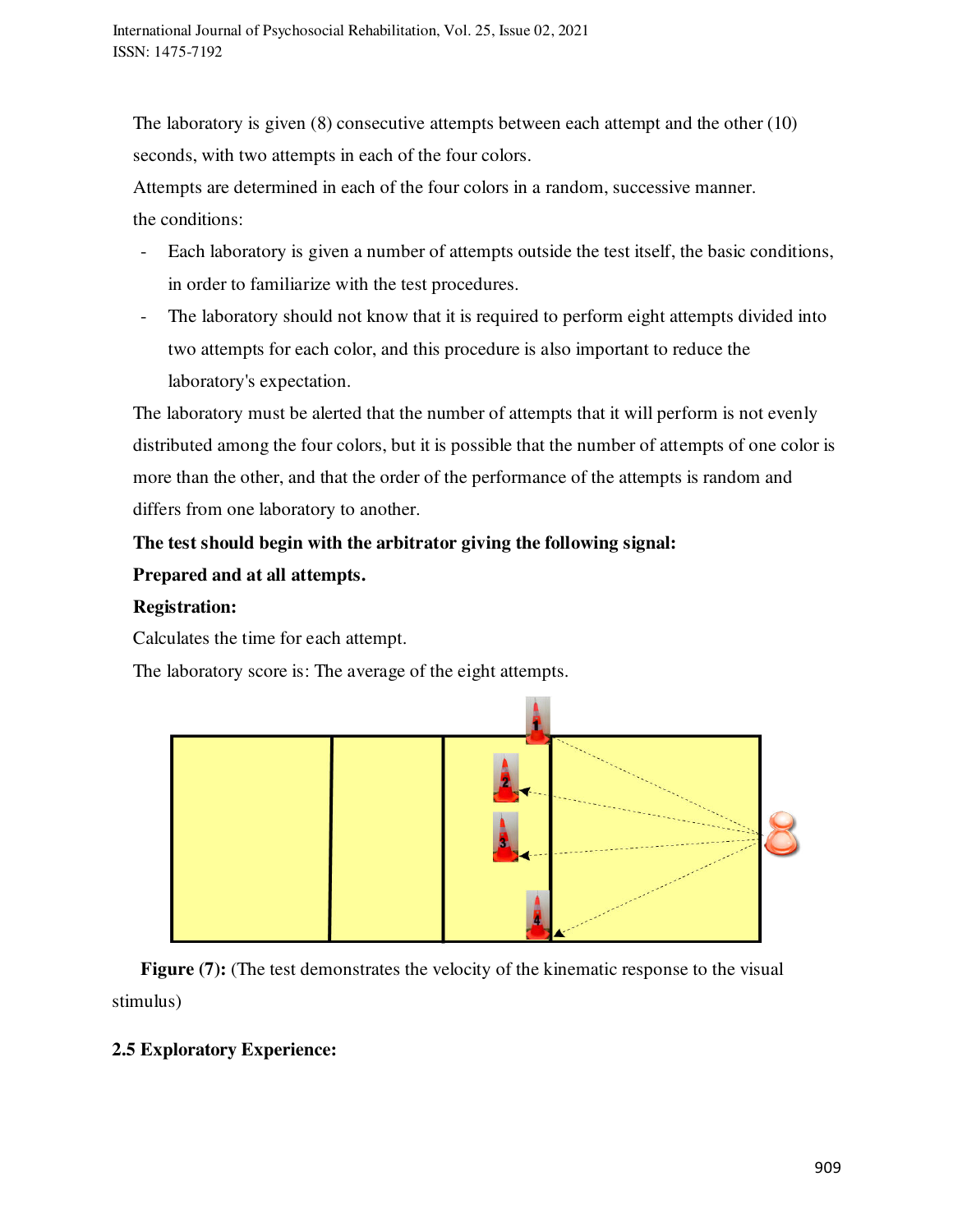The researchers conducted an exploratory experiment for tests and exercises on Thursday 9/1/2020 AD in the hall of the Specialized Volleyball School in Baghdad on a sample of (4) players from the national team volleyball seated players and the purpose of the experiment was:

- 1- Knowing the difficulties that the researcher will face and working to avoid them.
- 2- Knowing the time it takes to take the tests.
- 3- Knowing the sample's ability to perform the selected tests and their suitability for them.
- 4- Knowing the ability of the assisting team to work on multiple means.
- 5- Ensuring the validity of the equipment and tools used in the research and the locations of their placement during the implementation of the tests.
- 6- How difficult and appropriate exercises prepared for players are.

#### **2.6 Scientific foundations of the test:**

#### **2.6.1 Test validation:**

In order to ensure the validity of the proposed device and the test, the researchers used the validity of the content or (the content), as the device and the test were clearly and detailed, and to ensure that the device and the test achieve the desired goal, as the test was presented to the specialists and experts (\*) and they agreed that this device and the test measures the characteristic Or the capacity you put it to measure.

#### **2.6.2 Test Stability:**

Stability is one of the most important characteristics of a good test, and it is intended to give the same results if it is re-applied to the same sample on two different periods and in similar circumstances. Therefore, the stability coefficient was found by applying the tests to a sample of players, numbering (3), on 1/13/1. 2020 and the test was re-applied after seven days on 1/20/2020, and after taking the results, they were treated in a statistical way with the simple correlation law, Pearson found that the test has high stability and Table (1) shows the test's stability.

#### **2.6.3 Objectivity:**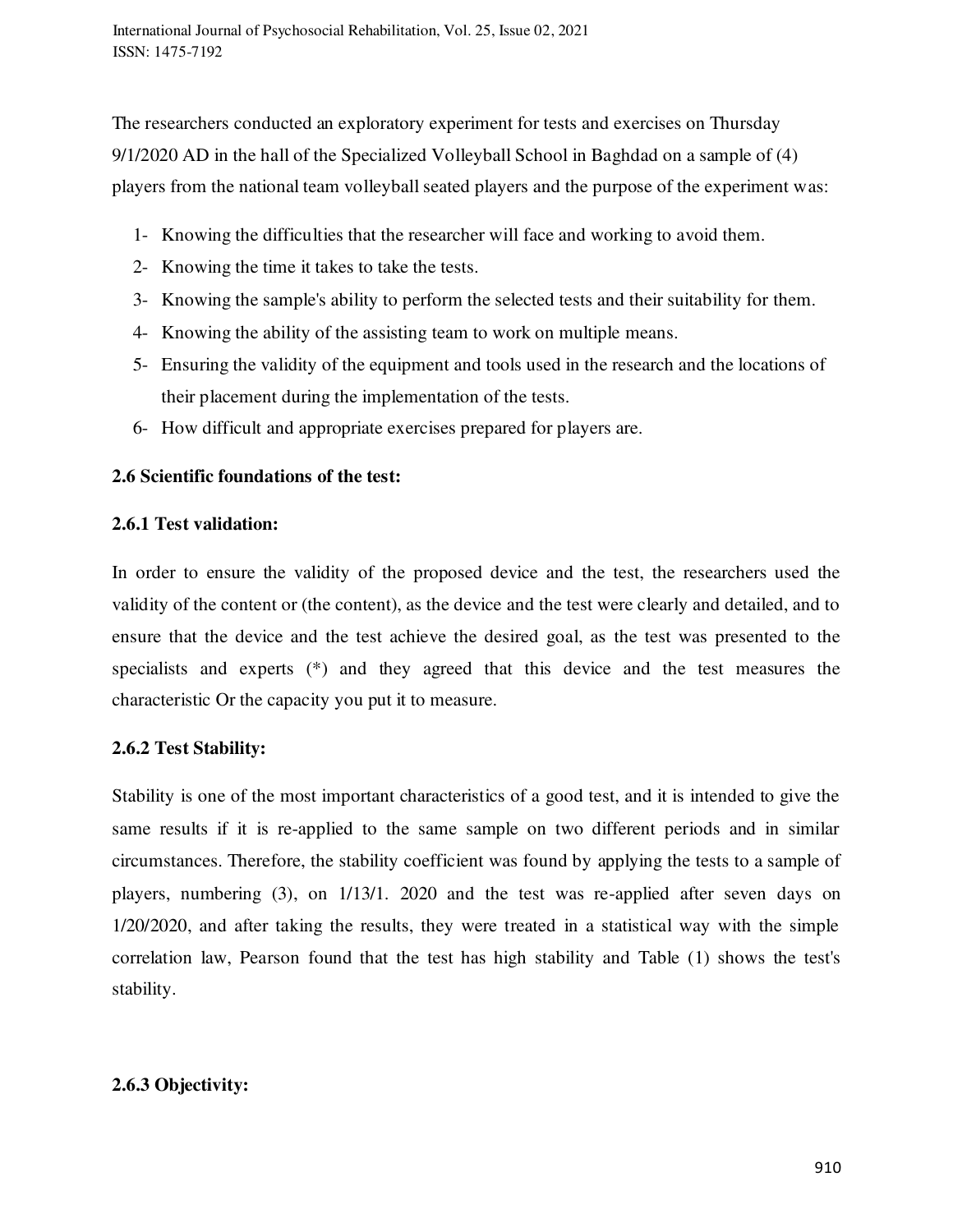The objectivity of the measurement means ((Little or no difference in the method of evaluating the measurement for the testers, regardless of the arbitrators differing in it, and the less the difference between the arbitrators, this indicates that the measurements are objective)).

 Since the tests used in this study are clear and not subject to interpretation, and far from selfevaluation, registration in them is done using units representing (seconds). Therefore, the tests used are considered to be of good objectivity and this was done by using two arbitrators (\*) and Table (1) shows that.

| the exams                    | <b>Stability</b><br>coefficient | <b>Factor of honesty</b> |
|------------------------------|---------------------------------|--------------------------|
| The speed of response to the | 0.94                            | 0.97                     |
| visual stimulus              |                                 |                          |

**Table No. (1):** It shows the coefficient of stability and objectivity

## **2.7 pre-tests:**

The pre-tests for the experimental group were conducted on Thursday 23/1/2020. The tests were conducted under the supervision of the researchers and with the help of the auxiliary team specialized in the game of volleyball from the sitting position.

## **2.8 Main Experience:**

The researchers prepared the exercises and their application was as follows. (12) educational units were implemented in which the exercises were applied using the visual device with rubber ropes in the main section of the training unit, as the duration of their application lasted (4) weeks and at three educational units per week (Thursday - Friday - Saturday) From Thursday 1/30/2020 until Saturday (2/29/2020), the number of educational units reached (12) educational units, and the total time for the total weekly educational units was (90) minutes, at (30) minutes from the main section in One educational unit.

## **2.9 Dimensional Tests:**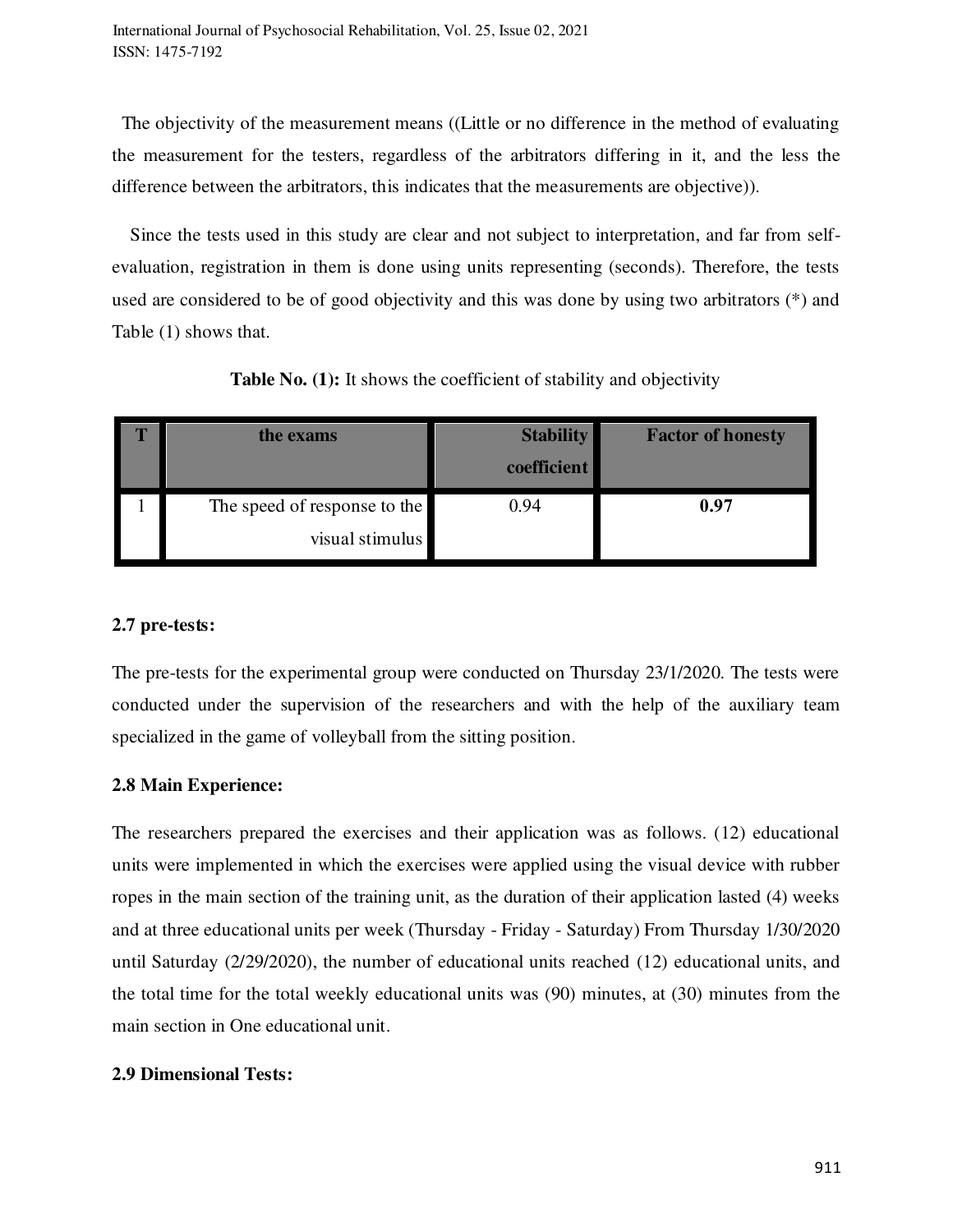After the completion of the educational units, the post-tests of the experimental group were conducted on 3/2/2020, and the researchers, through their supervision of the research procedures and in cooperation with the assisting work team, were keen to implement the same procedures used in the pre-tests while creating appropriate conditions in terms of time, place and tools.

## **2.10 statistical methods:**

The researchers used the Statistical Package (SPSS) for the following statistical laws:

- 1- The arithmetic mean.
- 2- Standard deviation.
- 3- Simple correlation coefficient (Pearson).
- 4- The t-test of cross-linked samples.
- 5- The percentage law.

## **3.1 Presentation, analysis and discussion of results:**

 The researchers presented and discussed their findings to identify the effect of exercise using auxiliary tools to develop the kinematic response velocity of volleyball players from a seated position.

## **3.1.1 Presenting, analyzing and discussing the results of the pre and post tests.**

## **3.1.1.1 Presentation, analysis and discussion of the results of the pre and post tests of the experimental group.**

**Table (2):**It shows the arithmetic mean, standard deviations, calculated (t) value, error rate and significance for the pre and post tests of the kinematic response velocity of volleyball players from the sitting position

| <b>Variables</b> | The pretest |      | Post test |      | Calculated ( | mistake    | indication |
|------------------|-------------|------|-----------|------|--------------|------------|------------|
|                  | S           | P    | S         | P    |              | percentage |            |
|                  |             |      |           |      |              |            |            |
| The speed of     | 1.96        | 0.24 | 1.85      | 0.19 | 4.62         | 0.00       | moral      |
| response to      |             |      |           |      |              |            |            |
| the visual       |             |      |           |      |              |            |            |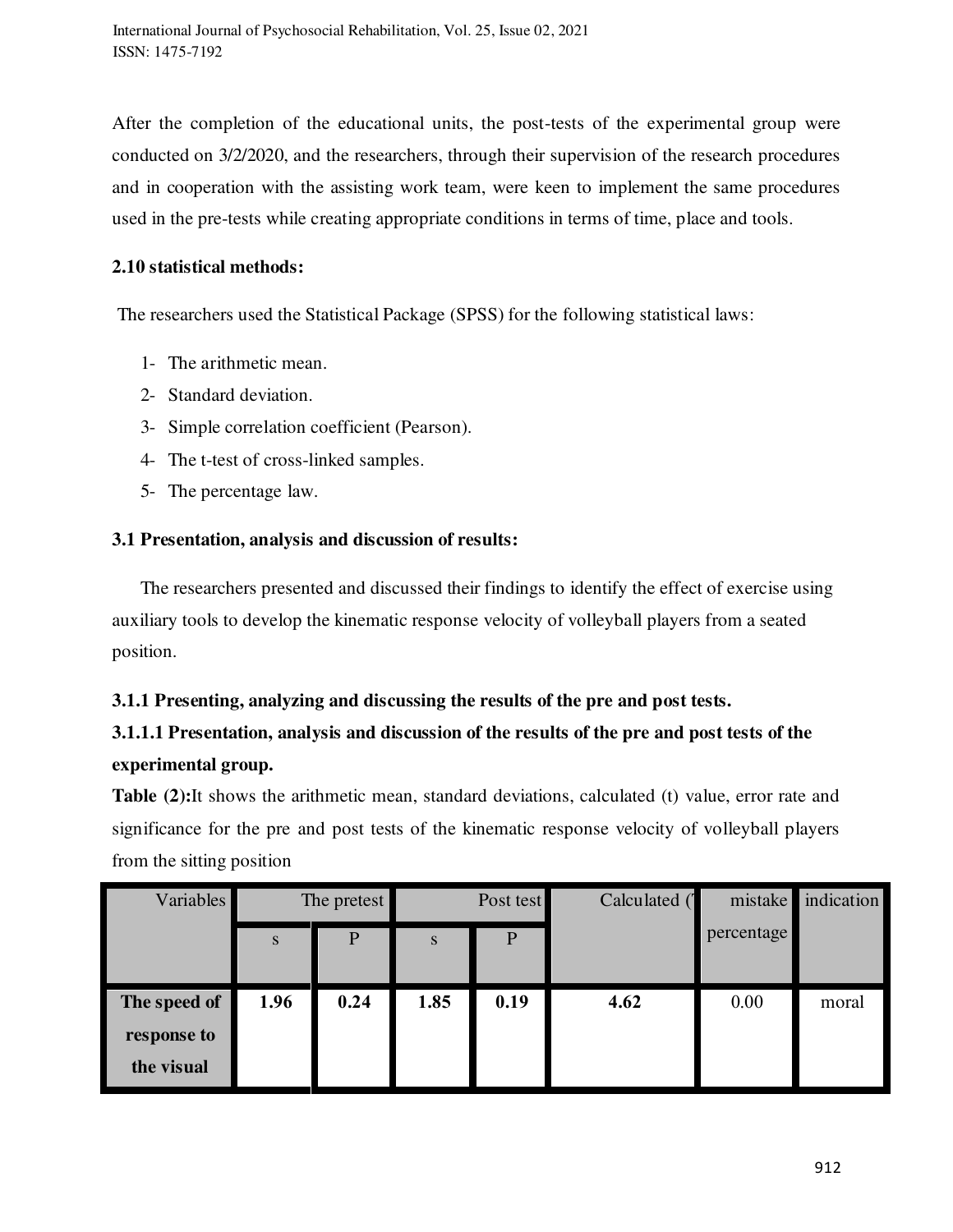| $\sim$ $\sim$<br><u>stimulus</u> |  |  |  |  |
|----------------------------------|--|--|--|--|

With a level of significance  $(0.05)$  and with a degree of freedom  $(n-1)$ 

#### **Analysis:**

 Through the results presented in Table (2) for the experimental group, the arithmetic mean of the pre-test for the speed of the kinetic response to the visual stimulus was (1.96) with a standard deviation of (0.24). The arithmetic mean of the post test for the speed of the kinetic response to the visual stimulus was  $(1.85)$  with a deviation. Standard of  $(0.19)$ 

 The (T) values calculated are (4.62) for the visual stimulus at (11) degree of freedom and with a significance level (0.05), which indicates the presence of statistically significant significant differences in favor of the post-tests.

#### **Discussing the results:**

It is evident from Table (2) that there are significant differences between the pre and post tests of the experimental group and in favor of the post-tests in order to achieve the hypothesis of the first research.

The researchers attribute this to the extent of the effectiveness of the exercises using auxiliary tools and the emphasis on the principle of repetition, as learning was done gradually from easy to difficult, and the extent of the effect of using the auxiliary tools for the purpose of developing the speed of the motor response through the performance and repetition of the exercises in a manner that amounts to being close to the playing conditions Taking into account the change in the exercise and its multiplicity as well, the player's impulse towards performance for modern and easy-to-use devices that were not previously used, such as the optical device and the rubber cords that are tied to the waist when performing exercises and that arouse the player's curiosity in trying what is new makes him any player to perform repetitions with confidence, desire and action For the better, therefore, this indicates that the direction of the cursor is towards the positive effect of exercises, and allowing the player to perform exercises at a slow speed during the first repetitions allows clear vision, which allows him to correct the paths and thus reduce the time of the movement response.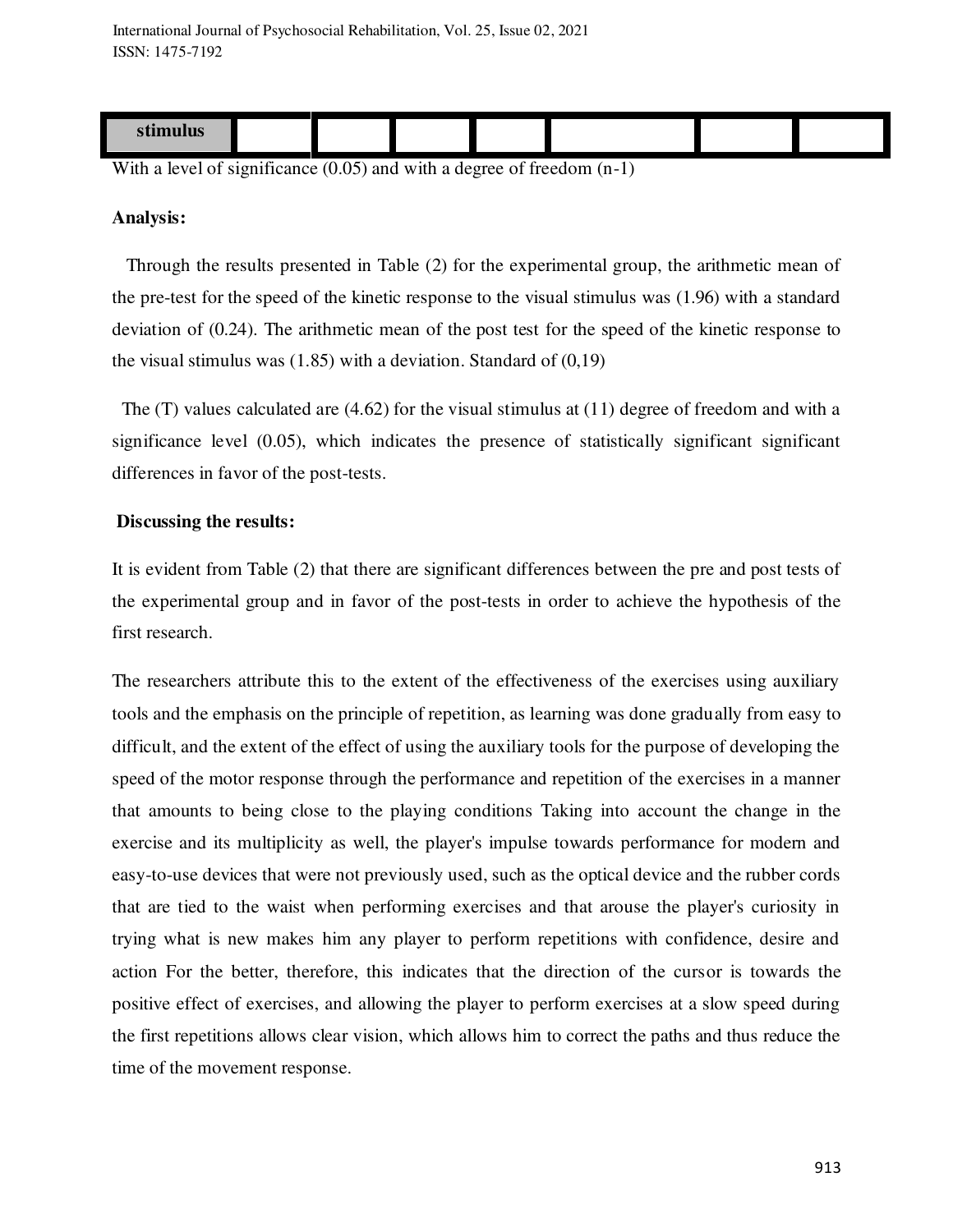Exercise is the performance or completion of a specific work or duty repeatedly intended to bring the acquired skill to its full form, and among the basic principles of the exercise of the exercise, which he laid down ((singer1980) is the type of exercise and means the manner in which the exercise is performed and depends on motivation and repetition, avoiding errors and awareness of the conditions of the exercise environment. And his cases, as these concepts have goals, which are the obvious change in the form of movement performance to reach an advanced level in performance and control or control of performance (1).

And that the correct and continuous implementation of these exercises reduces response time, which adapts the player for this purpose and provide the opportunity to refine their talents.

Whenever there are many iterations in response to a specific stimulus, this will accelerate the decision-making and then shorten the reaction time and increase its speed (2).

The use of the optical device with rubber ropes also had a great effect by giving the player different stimuli, which helped the players in diverting attention between stimuli and repeating them through various exercises, as weighing the waist with rubber bands when training leads to an increase in the speed of movement performance, meaning that the strength gained from this The type of training leads to better movement activity by increasing the ability of the muscles to contract at a faster and more explosive rate.

 When there is a variety of stimuli at different speeds, the athlete has decisions to determine the appropriate response to those stimuli by responding and refraining from each other, in other words, the distinction must be made quickly between the different stimuli, and when there are two or more stimuli, two or more must be employed. Responses are in quick succession and this is common in ball games (1).

#### **4- Conclusions and Recommendations:**

#### **4.1 Conclusions:**

In light of the experiment carried out by the researchers, they reached the following conclusions:

1. The different and varied motor response speed exercises using auxiliary tools helped to develop the motor response speed of volleyball players from the sitting position.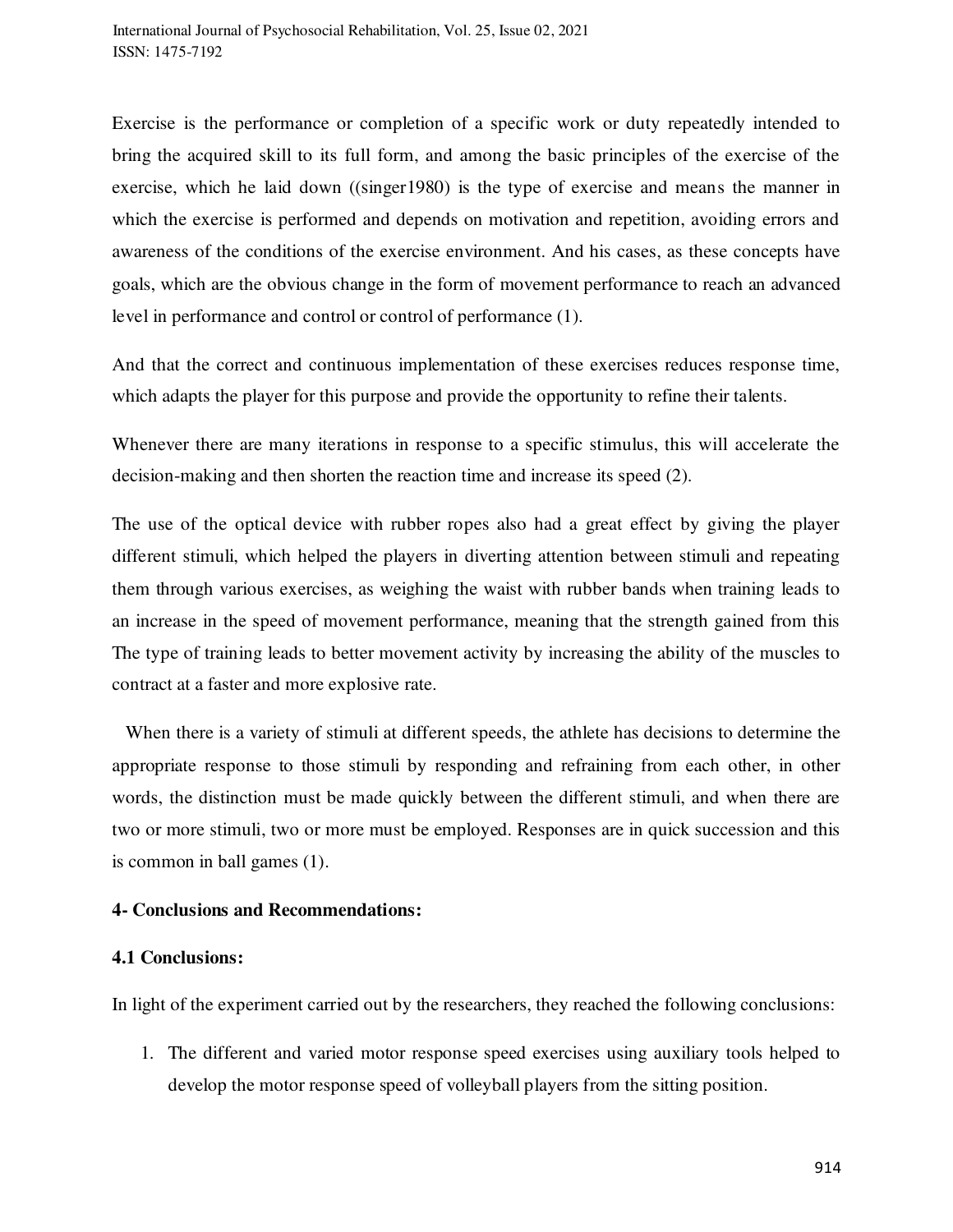- 2. The use of auxiliary tools in the exercises increased the players' experience in reducing the response time and thus the speed of decision-making. All this improved the level of performance of the players.
- 3. The use of multiple stimuli in one exercise exposes the player's movement programs to difficult requirements (which are somewhat similar to the playing conditions) and with regular repetitions, which adjusts the player to those stimuli and increases experience, and then reduces the time of the movement's response to him.

## **4.2 Recommendations:**

- 1. The use of modern devices and tools in training for volleyball players from a sitting position because of their importance in developing the speed of the motor response.
- 2. Relying on advanced and modern equipment when building tests because they reflect the true level of individuals, far from bias.
- 3. Paying attention to exercises to develop the speed of the kinetic response using multiple and various stimuli and resistances, provided that the performance is from movement (ie, linking more than one movement in a single exercise).
- 4. Giving the player complex or multiple stimuli to make the exercises similar to the real playing conditions, especially in games that require speed and accuracy at the same time.

## **References**

- [1]. Khaled Youssef Abdel-Rahman Al-Sharqawi; Sports injuries common to volleyball players, Seating, 1st floor, (Alexandria Dar Al-Wafa Printing and Publishing, 2014).
- [2]. QaisJiyad Khalaf and Alaa Khalaf Haidar; Sports for the Disabled, Fundamentals of Methodology, Diyala University, Central Press, 2013 AD.
- [3]. Riyad Khalil Khamas, Hassan Subhan Sakhi and Tariq Hassan Razzouki Volleyball History - Skills - Plans - Match Management and Training, 1st Edition, Baghdad, House of Books and Documents, 2012 AD.
- [4]. Marwan Abdel-Majid Ibrahim; Volleyball for the Physically Handicapped Seating, 1st floor, Amman, Al-Warraq Foundation, 2002 AD.
- [5]. Essam Al-Weshahi; Modern volleyball is the key to reaching the global level: (Cairo, Arab Thought House, 1994).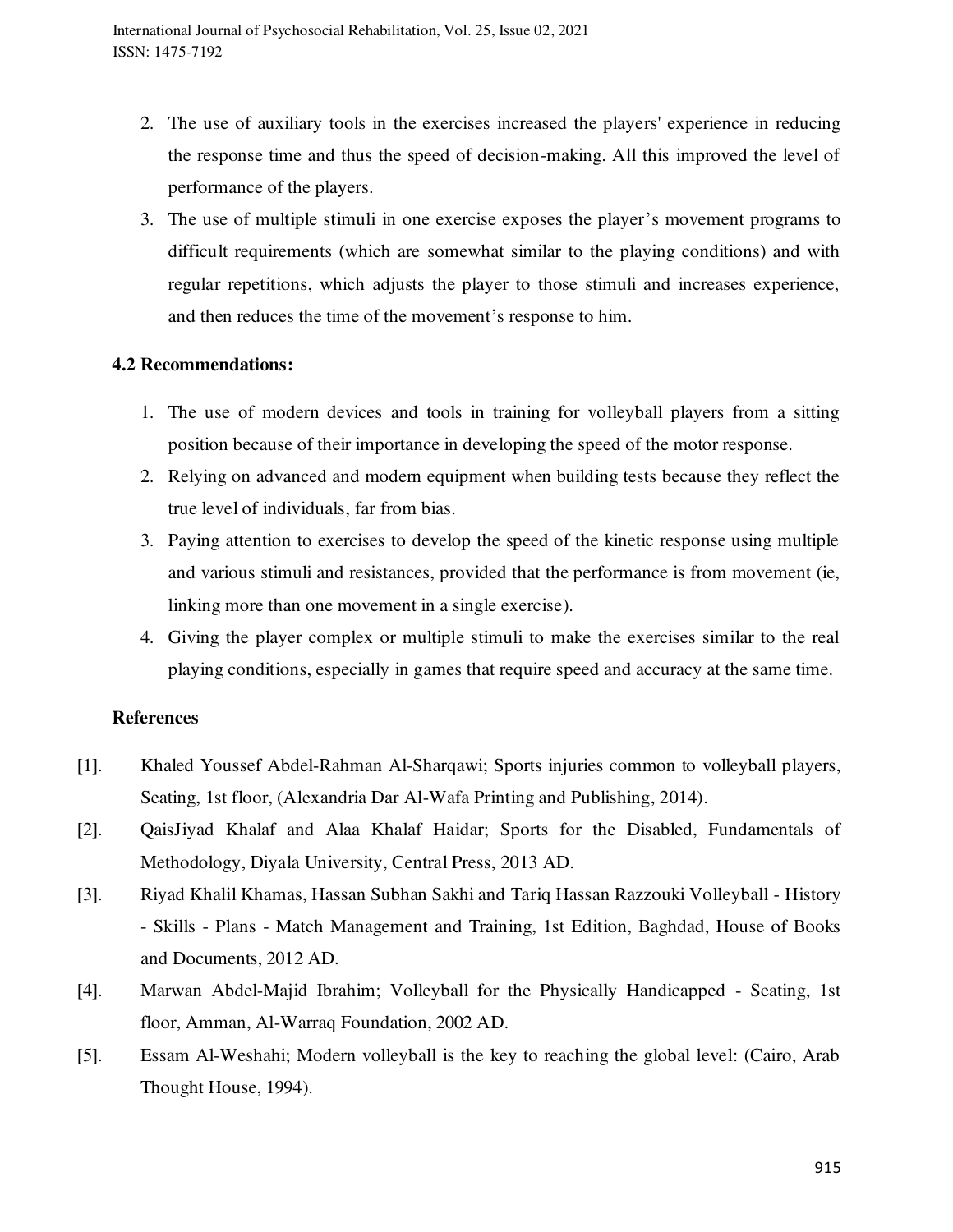- [6]. Hossein Hayawi (et al.); Volleyball Arts, 1st Edition: (Irbid, Cooperative Press Workers Association, 1987).
- [7]. YaubKhayun; Kinetic learning between principle and application
- [8]. Essam Al-Weshahi; Modern volleyball is the key to reaching the global level: (Cairo, Arab Thought House, 1994).
- [9]. Hossein Hayawi (et al.); Volleyball Arts, 1st Edition: (Irbid, Cooperative Press Workers Association, 1987).
- [10]. Essam Al-Weshahi; Modern volleyball is the key to reaching the global level: (Cairo, Arab Thought House, 1994).
- [11]. Hossein Hayawi (et al.); Volleyball Arts, 1st Edition: (Irbid, Cooperative Press Workers Association, 1987).
- [12]. YaubKhayun; Kinetic learning between principle and practice, ed. 2 (Baghdad, The Good Word Press, 2010).
- [13]. Al-Tikriti, Wadih Yassin and Al-Obaidi, Hassan Muhammad Abd; Same source, 1999.
- [14]. QasimLazam; Topics in Kinetic Learning, 2nd Edition: (Baghdad: Dar Al-Buraq Printing and Publishing, 2012).
- [15]. Cashmore ,ellis . sport psychology .usa :routledge , 2002.

## **Appendices**

#### **Accessory (1)**

Kinematic response speed exercises using the optical device and rubber bands

- 1. The exercise of lying flat on the stomach and looking at the light stimuli on the finish line of the volleyball court. Sitting with the signs in front of the player when one of the colors appears, starting at full speed towards the offensive line, where the four signs are placed on the offensive line.
- 2. The same previous exercise with the elastic bands attached to the waist.
- 3. The exercise of lying flat on the stomach and legs towards the light stimuli on the finish line of the volleyball court, the signs are sitting in front of the player, and upon hearing the instruction, it goes towards one of the colors towards the specified color.
- 4. The same previous exercise with the elastic bands attached to the waist.